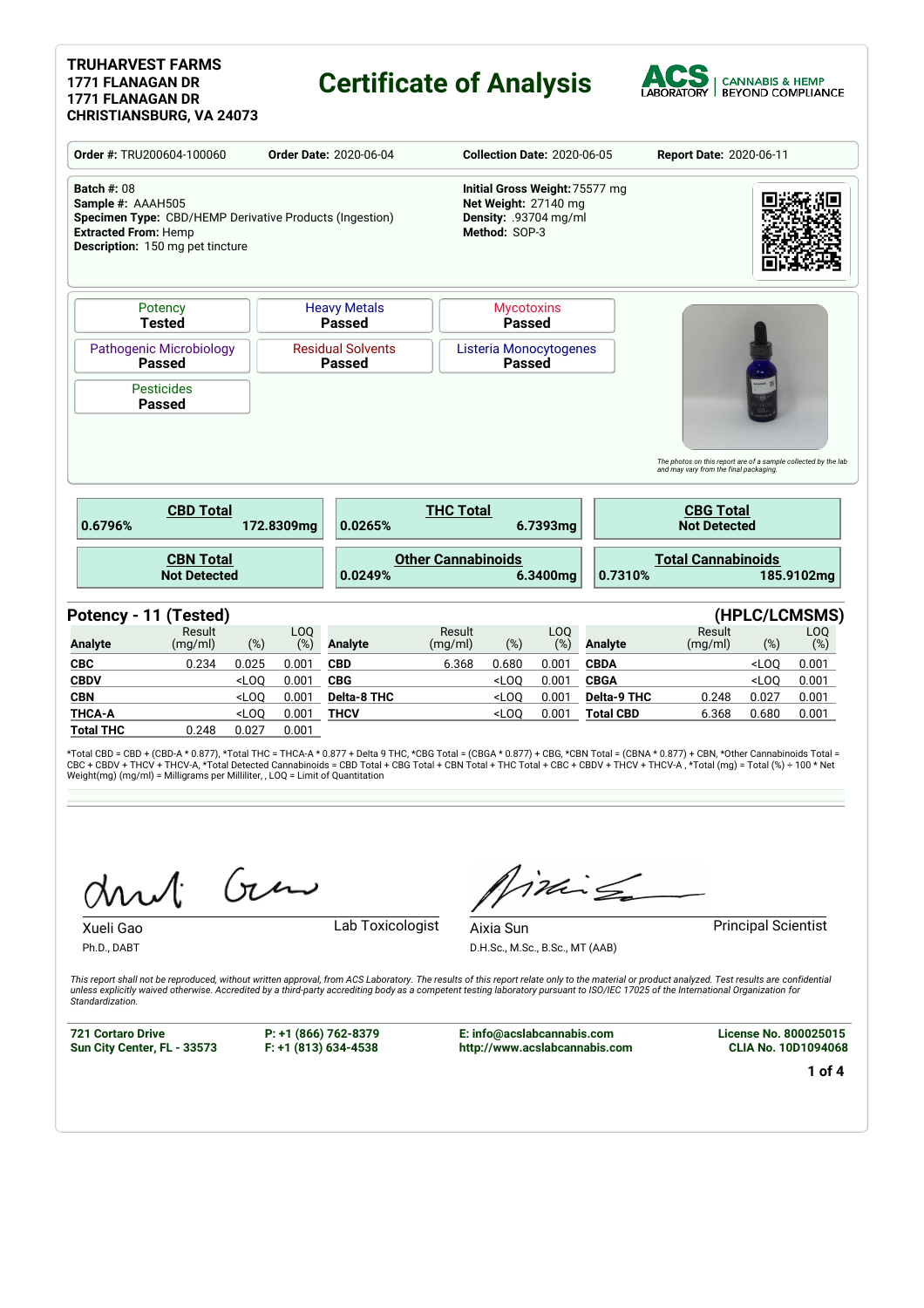### **TRUHARVEST FARMS 1771 FLANAGAN DR 1771 FLANAGAN DR**

# **Certificate of Analysis**



| Order #: TRU200604-100060<br><b>Order Date: 2020-06-04</b><br><b>Batch #: 08</b><br>Sample #: AAAH505<br>Specimen Type: CBD/HEMP Derivative Products (Ingestion)<br><b>Extracted From: Hemp</b><br><b>Description:</b> 150 mg pet tincture |                          |                      | <b>Collection Date: 2020-06-05</b> |                                                                                                  |                          |                                              | <b>Report Date: 2020-06-11</b> |                                                                                                                                                                                                                                                                                                                                                                                     |                          |                            |                      |
|--------------------------------------------------------------------------------------------------------------------------------------------------------------------------------------------------------------------------------------------|--------------------------|----------------------|------------------------------------|--------------------------------------------------------------------------------------------------|--------------------------|----------------------------------------------|--------------------------------|-------------------------------------------------------------------------------------------------------------------------------------------------------------------------------------------------------------------------------------------------------------------------------------------------------------------------------------------------------------------------------------|--------------------------|----------------------------|----------------------|
|                                                                                                                                                                                                                                            |                          |                      |                                    | Initial Gross Weight: 75577 mg<br>Net Weight: 27140 mg<br>Density: .93704 mg/ml<br>Method: SOP-3 |                          |                                              |                                |                                                                                                                                                                                                                                                                                                                                                                                     |                          |                            |                      |
| <b>Heavy Metals (Passed)</b>                                                                                                                                                                                                               |                          |                      |                                    |                                                                                                  |                          |                                              |                                |                                                                                                                                                                                                                                                                                                                                                                                     |                          |                            | (ICP-MS)             |
| <b>Analyte</b>                                                                                                                                                                                                                             | Action<br>Level<br>(ppb) | Result<br>(ppb)      | LOQ<br>(ppb)                       | <b>Analyte</b>                                                                                   | Action<br>Level<br>(ppb) | Result<br>(ppb)                              | LOQ<br>(ppb)                   | Analyte                                                                                                                                                                                                                                                                                                                                                                             | Action<br>Level<br>(ppb) | Result<br>(ppb)            | LOQ<br>(ppb)         |
| <b>Arsenic (As)</b><br>Mercury (Hg)                                                                                                                                                                                                        | 1500<br>3000             | LOO<br>$<$ LOQ       | 100<br>100                         | Cadmium (Cd)                                                                                     | 500                      | $<$ LOQ                                      | 100                            | Lead (Pb)                                                                                                                                                                                                                                                                                                                                                                           | 500                      | $<$ LOQ                    | 100                  |
| $(ppb)$ = Parts per Billion, $(ppb)$ = $(\mu g/kg)$ , , LOQ = Limit of Quantitation                                                                                                                                                        |                          |                      |                                    |                                                                                                  |                          |                                              |                                |                                                                                                                                                                                                                                                                                                                                                                                     |                          |                            |                      |
| <b>Mycotoxins (Passed)</b>                                                                                                                                                                                                                 |                          |                      |                                    |                                                                                                  |                          |                                              |                                |                                                                                                                                                                                                                                                                                                                                                                                     |                          |                            | (LCMS/MS)            |
| Analyte                                                                                                                                                                                                                                    | Action<br>Level<br>(ppb) | Result<br>(ppb)      | LOQ<br>(ppb)                       | <b>Analyte</b>                                                                                   | Action<br>Level<br>(ppb) | Result<br>(ppb)                              | LOQ<br>(ppb)                   | Analyte                                                                                                                                                                                                                                                                                                                                                                             | Action<br>Level<br>(ppb) | Result<br>(ppb)            | LOQ<br>(ppb)         |
| Aflatoxin B1                                                                                                                                                                                                                               |                          | $<$ LOQ<br>$<$ LOQ   | 6<br>6                             | <b>Aflatoxin B2</b><br><b>Aflatoxin Total</b>                                                    | 20                       | $<$ LOQ<br>$<$ LOQ                           | 6<br>6                         | <b>Aflatoxin G1</b><br>Ochratoxin A                                                                                                                                                                                                                                                                                                                                                 | 20                       | $<$ LOQ<br>$<$ LOQ         | 6<br>12 <sup>2</sup> |
|                                                                                                                                                                                                                                            |                          |                      |                                    |                                                                                                  |                          |                                              |                                |                                                                                                                                                                                                                                                                                                                                                                                     |                          |                            |                      |
|                                                                                                                                                                                                                                            |                          |                      |                                    | Pathogenic Microbiology #1 (MMTC Compliance Panel) (Passed)                                      |                          |                                              |                                |                                                                                                                                                                                                                                                                                                                                                                                     |                          | (Micro<br>Array)           |                      |
|                                                                                                                                                                                                                                            | Result<br>Absence        |                      |                                    | <b>Analyte</b><br><b>STEC E. Coli</b>                                                            | Result<br>Absence        |                                              |                                |                                                                                                                                                                                                                                                                                                                                                                                     |                          |                            |                      |
| <b>Aflatoxin G2</b><br>(ppb) = Parts per Billion, (ppb) = (µg/kg), , LOQ = Limit of Quantitation<br><b>Analyte</b><br>Salmonella                                                                                                           |                          |                      |                                    |                                                                                                  |                          |                                              |                                |                                                                                                                                                                                                                                                                                                                                                                                     |                          |                            |                      |
| Mul<br>Xueli Gao<br>Ph.D., DABT                                                                                                                                                                                                            |                          | $\int_{\mathcal{U}}$ |                                    | Lab Toxicologist                                                                                 |                          | Aixia Sun<br>D.H.Sc., M.Sc., B.Sc., MT (AAB) |                                | $iki \nleq$                                                                                                                                                                                                                                                                                                                                                                         |                          | <b>Principal Scientist</b> |                      |
| Standardization.                                                                                                                                                                                                                           |                          |                      |                                    |                                                                                                  |                          |                                              |                                | This report shall not be reproduced, without written approval, from ACS Laboratory. The results of this report relate only to the material or product analyzed. Test results are confidential<br>unless explicitly waived otherwise. Accredited by a third-party accrediting body as a competent testing laboratory pursuant to ISO/IEC 17025 of the International Organization for |                          |                            |                      |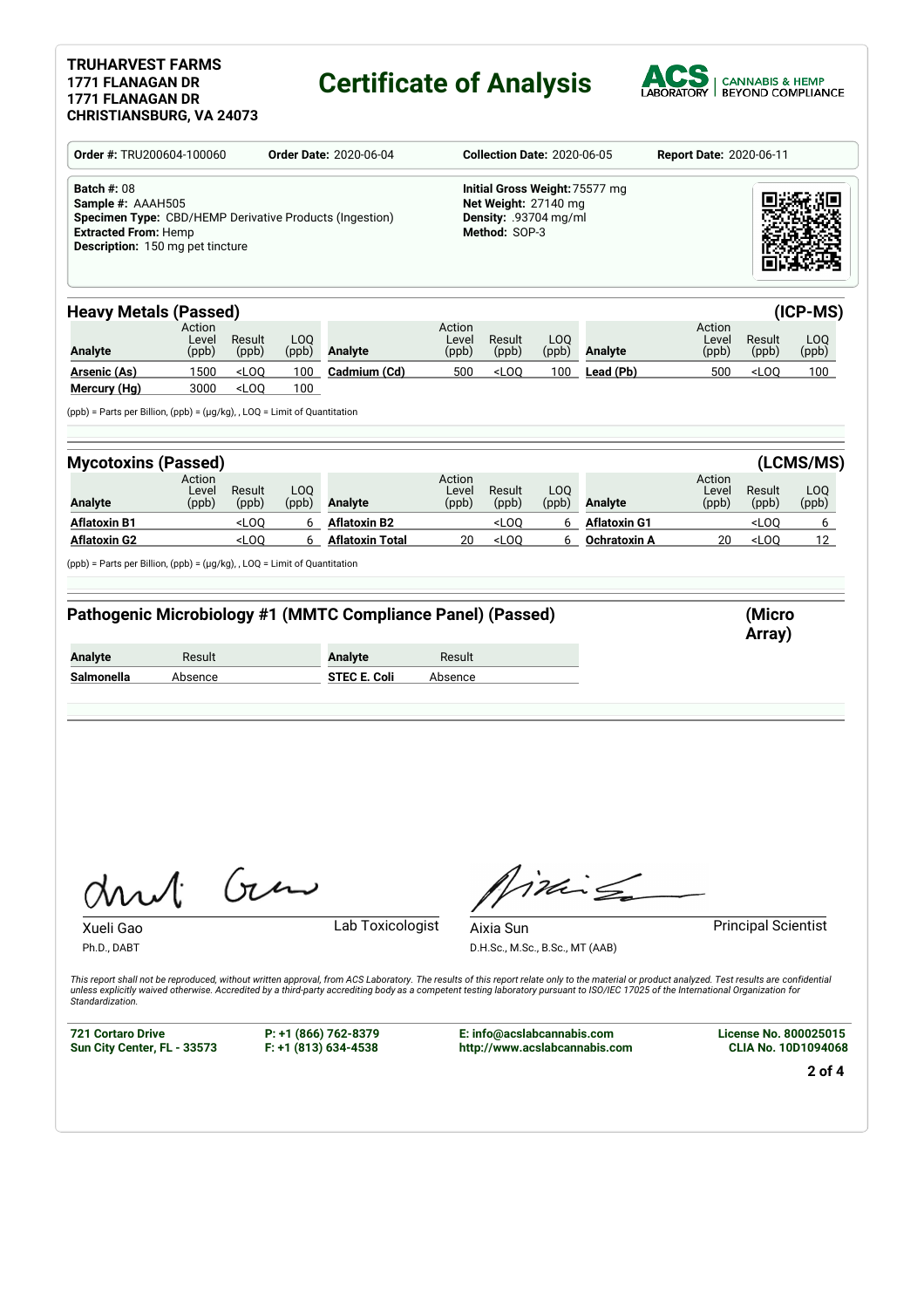#### **TRUHARVEST FARMS 1771 FLANAGAN DR 1771 FLANAGAN DR CHRISTIANSBURG, VA 24073**

## **Certificate of Analysis**



| <b>Order #: TRU200604-100060</b>                                                                                                                                                    | <b>Order Date: 2020-06-04</b> |                                                                                                         | <b>Report Date: 2020-06-11</b> |  |  |
|-------------------------------------------------------------------------------------------------------------------------------------------------------------------------------------|-------------------------------|---------------------------------------------------------------------------------------------------------|--------------------------------|--|--|
| <b>Batch #: 08</b><br>Sample #: AAAH505<br><b>Specimen Type:</b> CBD/HEMP Derivative Products (Ingestion)<br><b>Extracted From: Hemp</b><br><b>Description:</b> 150 mg pet tincture |                               | Initial Gross Weight: 75577 mg<br>Net Weight: 27140 mg<br><b>Density: .93704 mg/ml</b><br>Method: SOP-3 |                                |  |  |

### **Residual Solvents (Extract Only) (Passed) (GC/GCMS)**

| <b>Analyte</b> | Action<br>Level<br>(ppm) | Result<br>(ppm) | LOO<br>(ppm) | Analyte        | Action<br>Level<br>(ppm) | Result<br>(ppm) | LOO.<br>(ppm) | Analyte         | Action<br>Level<br>(ppm) | Result<br>(ppm) | LOO<br>(ppm) |
|----------------|--------------------------|-----------------|--------------|----------------|--------------------------|-----------------|---------------|-----------------|--------------------------|-----------------|--------------|
| <b>Acetone</b> | 5000                     | $<$ LOO         | 87.9         | Benzene        | 1.6                      | $<$ LOO         | .6            | Chloroform      | 53                       | $<$ LOO         | 53           |
| <b>Ethanol</b> | 5000                     | $<$ LOO         | 26.7         | Hexane         | 60                       | $<$ LOO         | 36.6          | <b>I-Butane</b> | 5000                     | $<$ LOO         | 100          |
| Isopropanol    | 5000                     | $<$ LOO         | 52.3         | Methanol       | 3000                     | $<$ LOO         | 87.9          | N-Butane        | 5000                     | $<$ LOO         | 200          |
| Pentane        | 5000                     | $<$ LOO         | 389.5        | <b>Toluene</b> | 890                      | $<$ LOO         | 38.4          |                 |                          |                 |              |

(ppm) = Parts per Million, (ppm) = (µg/g), , LOQ = Limit of Quantitation

### **Listeria Monoctogenes (Passed) (qPCR)**

| <b>Analyte</b>       | Remark  |
|----------------------|---------|
| Listeria             |         |
| <b>Monocytogenes</b> | Absence |

Gen

Xueli Gao **Lab Toxicologist** Ph.D., DABT

Timile

D.H.Sc., M.Sc., B.Sc., MT (AAB)

Aixia Sun **Principal Scientist** 

This report shall not be reproduced, without written approval, from ACS Laboratory. The results of this report relate only to the material or product analyzed. Test results are confidential<br>unless explicitly waived otherwi *Standardization.*

**721 Cortaro Drive Sun City Center, FL - 33573** **P: +1 (866) 762-8379 F: +1 (813) 634-4538**

**E: info@acslabcannabis.com http://www.acslabcannabis.com** **License No. 800025015 CLIA No. 10D1094068**

**3 of 4**